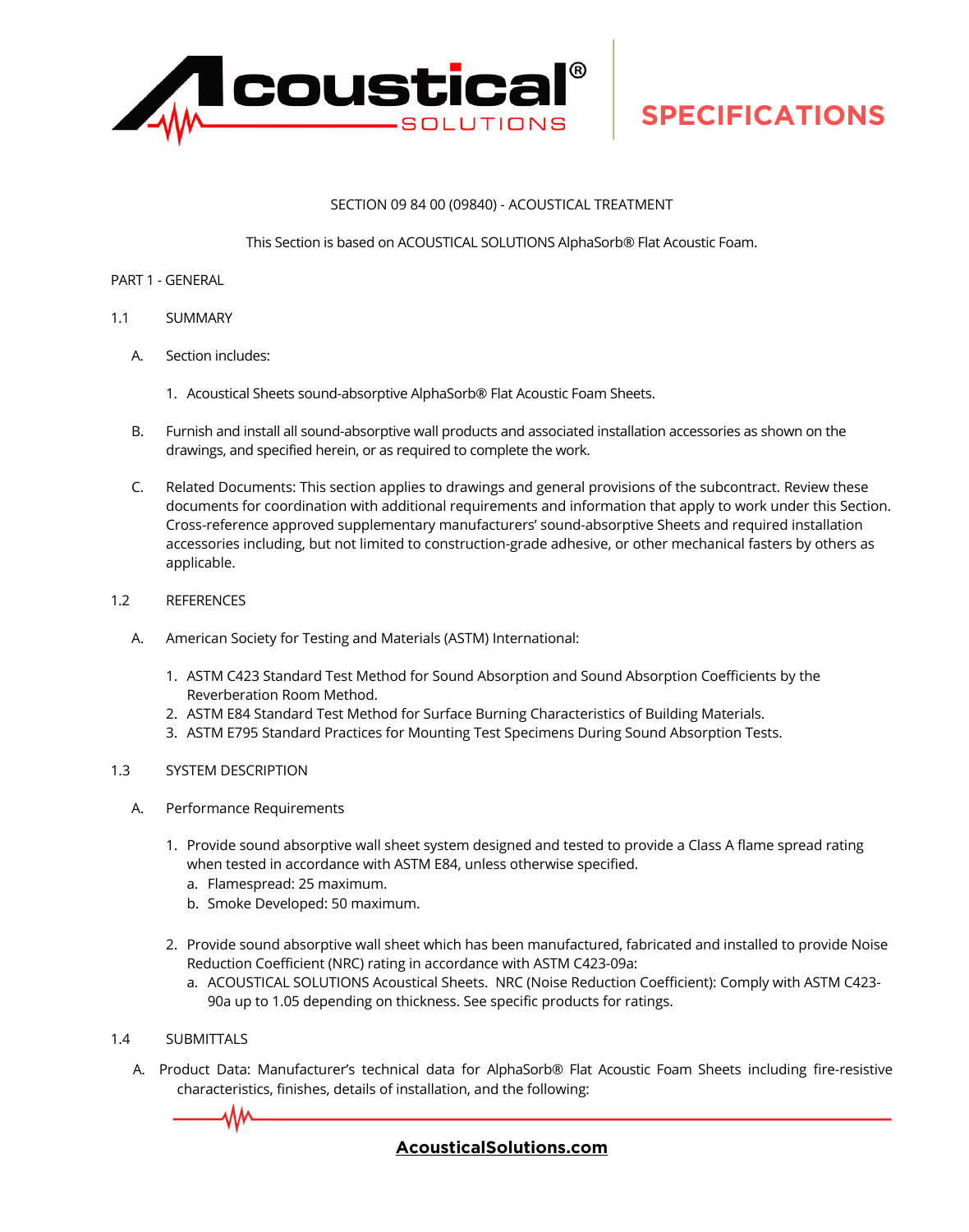

- 2. Manufacturer's installation instructions.
- 3. Certified test reports indicating compliance with Performance Requirements specified herein.
- B. Samples: One (1) 12" inch by 12" inch (305mm x 305mm) sample of desired thickness of the following specified units for color selection or verification.
- C. Shop Drawings: Layout and details of AlphaSorb® Flat Acoustic Foam Sheets. Show locations of items which are to be coordinated with or supported by the structural ceiling or walls.
- D. Closeout Submittals:
	- 1. Operating and Maintenance Manual, including cleaning and maintenance instructions.
	- 2. Extra Material for Owner's stock.
	- 3. Safety Data Sheets (SDS).
- 1.5 QUALITY ASSURANCE
	- E. Single-Source Responsibility: ACOUSTICAL SOLUTIONS to provide AlphaSorb® Flat Acoustic Foam Sheets.
	- F. Installer Qualifications: Acceptable to the manufacturer of the AlphaSorb® Flat Acoustic Foam Sheets being installed. Utilize an installer having demonstrated 5 years minimum experience on projects of similar size and acoustical complexity.
	- G. Mock-Up: Provide a mock-up for evaluation of installed appearance.
		- 1. Install AlphaSorb® Flat Acoustic Foam Sheets in areas designated by proper authority.
		- 2. Do not proceed with remaining work until proper authority approves workmanship and appearance.
		- 3. Approved mock-up may remain as part of the work.
	- H. Surface Burning Characteristics
		- 1. Tested in accordance to ASTM E84
		- 2. Fire Class A a. Flame Spread Index <25 b.Smoke Developed Index <50
- 1.6 Delivery, Storage, and Handling
	- I. Delivery: Deliver material in the manufacturer's original, unopened, undamaged containers with identification labels intact.
	- J. Provide labels indicating ACOUSTICAL SOLUTIONS brand name, style, size and thickness.
	- K. Storage and Protection: Comply with manufacturer's recommendations. Store acoustical product indoors and protected from exposure to harmful environmental conditions and at temperature and humidity conditions recommended by the manufacturer.

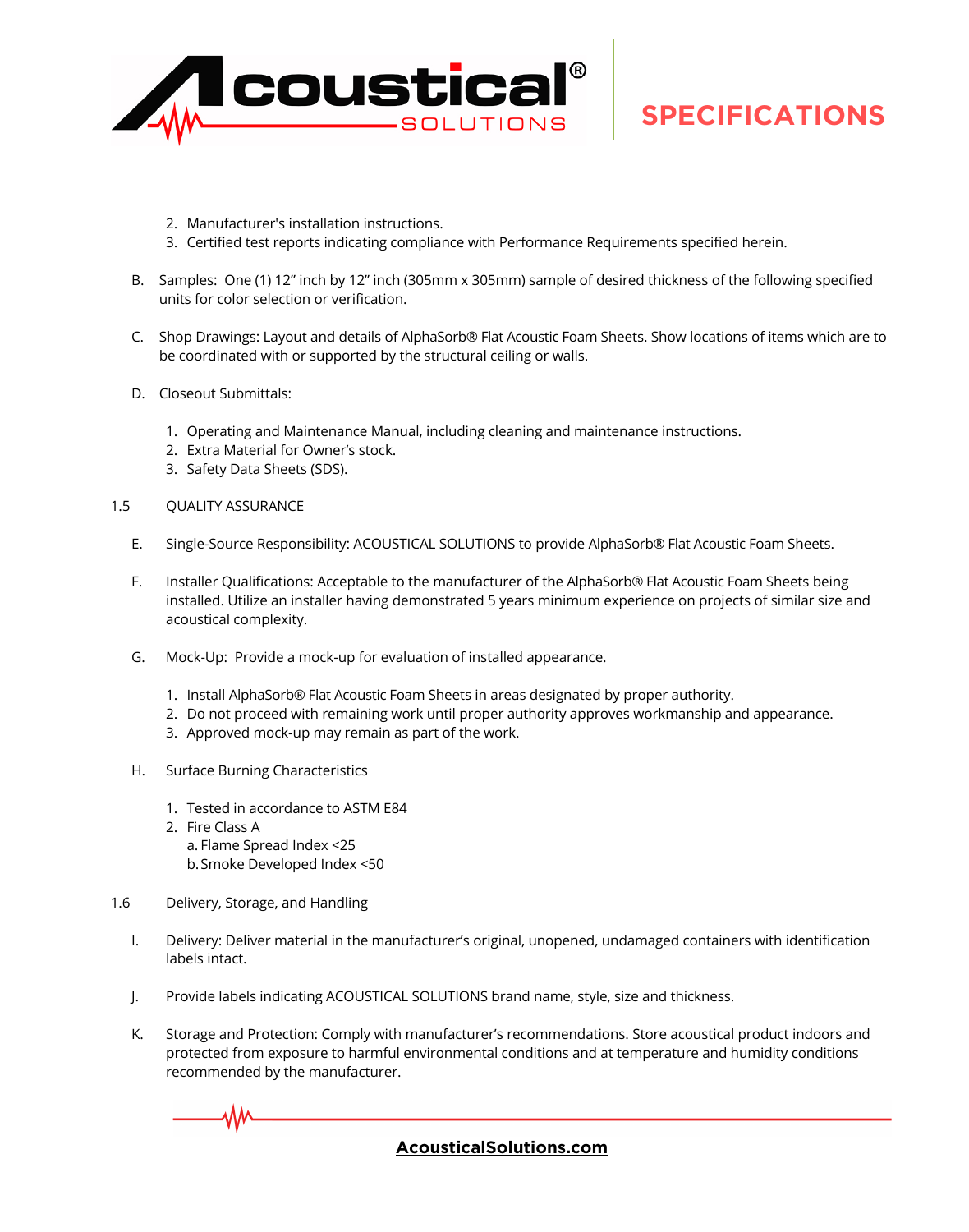

- 1.7 Project Conditions
	- L. Environmental Limitations
		- 1. Install AlphaSorb® Flat Acoustic Foam Sheets only in conditions that are within the manufacturer's published limits for temperature and humidity.
		- 2. Areas receiving sheets should be free of construction debris and dust.
		- 3. Mechanical, sprinkler and electrical trades shall have completed their work above the ceiling structure and within structural walls prior to commencement of product installation.
- 1.8 Maintenance
	- M. Extra Materials: Provide a minimum of 1 box or 2%, whichever is larger, of additional materials if required for use by owner or the building maintenance and repair.
	- N. Provide new unopened cartons of extra materials, packaged with protective covering for storage and identified with appropriate labels.
- PART 2 PRODUCTS
- 2.1 MANUFACTURER
	- O. ACOUSTICAL SOLUTIONS
		- 1. 2420 Grenoble Road, Richmond, VA 2329 | PH: 800-782-5742 | [AcousticalSolutions.com](https://acousticalsolution-my.sharepoint.com/personal/rlarkin_acousticalsolutions_com/Documents/Product/1-Techlite-Foam/1-AlphaSorb Composite Foam/Z-Collateral/AcousticalSolutions.com)

#### 2.2 MATERIALS

- P. ACOUSTICAL SOLUTIONS sheets: Acoustical sheets are manufactured from 100% open-cell melamine foam with the following characteristics:
	- 1. Fire Resistance: ASTM E84, Class A
	- 2. ACOUSTICAL SOLUTIONS White Acoustical Sheets a. NRC: 0.80 per ASTM C423 Type A mounting at 1.5" inches thick b.NRC: 1.00 per ASTM C423 Type A mounting at 2" inches thick c. NRC: 1.10 per ASTM C423 Type A Mounting at 3" inches thick
	- 3. ACOUSTICAL SOLUTIONS Light Grey Acoustical Sheets a. NRC: 0.80 per ASTM C423 Type A mounting at 1.5" inches thick b.NRC: 0.90 per ASTM C423 Type A mounting at 2" inches thick c. NRC: 1.05 per ASTM C423 Type A Mounting at 3" inches thick
	- 4. Foam Density: Light Grey 0.56 lbs./ft<sup>3</sup> +/- 0.09 lbs./ft<sup>3</sup> White  $0.47$ lbs./ft $3 +$ /-  $0.13$ lbs./ft $3$
	- 5. Service Temperature: -40˚F to 350˚F
	- 6. Size: Nominal: 24 inches x 48 inches (607 mm x 1220 mm) or 48 inches by 96 inches (1220mm x 2438mm). Custom sizes available.
	- 7. Sheet Thickness: Nominal 1.5" inches (38mm), 2" inches (51mm) or 3" inches (76mm) thick. Other thicknesses

### **[AcousticalSolutions.com](https://acousticalsolutions.com/)**